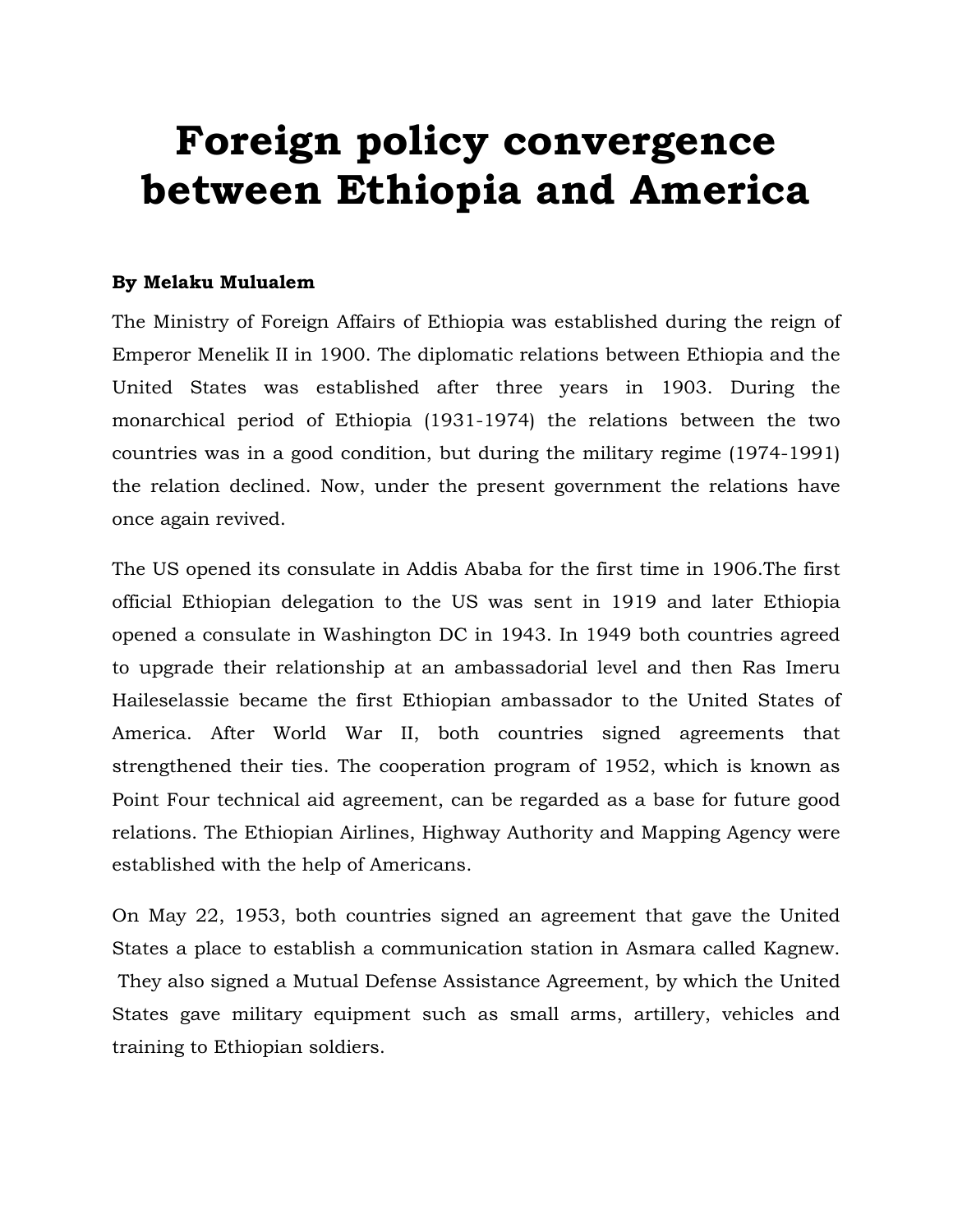Emperor Haileselassie I visited the US in 1954,1963,1967,1969 and in 1973. In his visit in 1954 the Emperor had addressed the joint session of the US Congress. The relationship between Imperial Ethiopia and the United States reach at its peak point in the 1960s in which many Ethiopian soldiers also got training in the United States. One of the trainees in the US was Mengistu Hailemariam (Col.) who later overthrew the Emperor and established the military government and sided with the then Soviet Union's communist ideology against the capitalist ideology of the US.

Starting from 1976 onwards the relations between the Derg regime and the US declined. Especially the visit of President Mengistu Hailemariam to the Soviet Union in December 1976 and the subsequent arms agreement became a turning point for the worst relation between the military government and the US government. Consequently, the Derg began to look for other alternative sources of military assistance. Among the countries Ethiopia turned to were China and the Soviet Union.

As a result of the ideological difference and the above mentioned problems in 1977 the Kagnew station was closed and the Americans left the country. On the other hand the Soviet Union and other few East European countries began to support the military regime. Starting from 1980 the Ambassadorial relationship of the US Embassy in Ethiopia and the Ethiopian Embassy in the United States were replaced by Charges d'Affaires.

In the second half of 1980s president Mikhail Gorbachev's glasnost ("openness") and perestroika ("restructuring") policies had negative impact on the military regime by which the president abandoned his support to Ethiopia. The crumble of communism in the Soviet Union and East European countries meant that the Derg Regime, which was also a socialist country at the time, could no longer rely on its former allies in military and other economic assistance. Moreover, the radical change of 1989 in Eastern Europe had prompted Ethiopia's ideological allies such as German Democratic Republic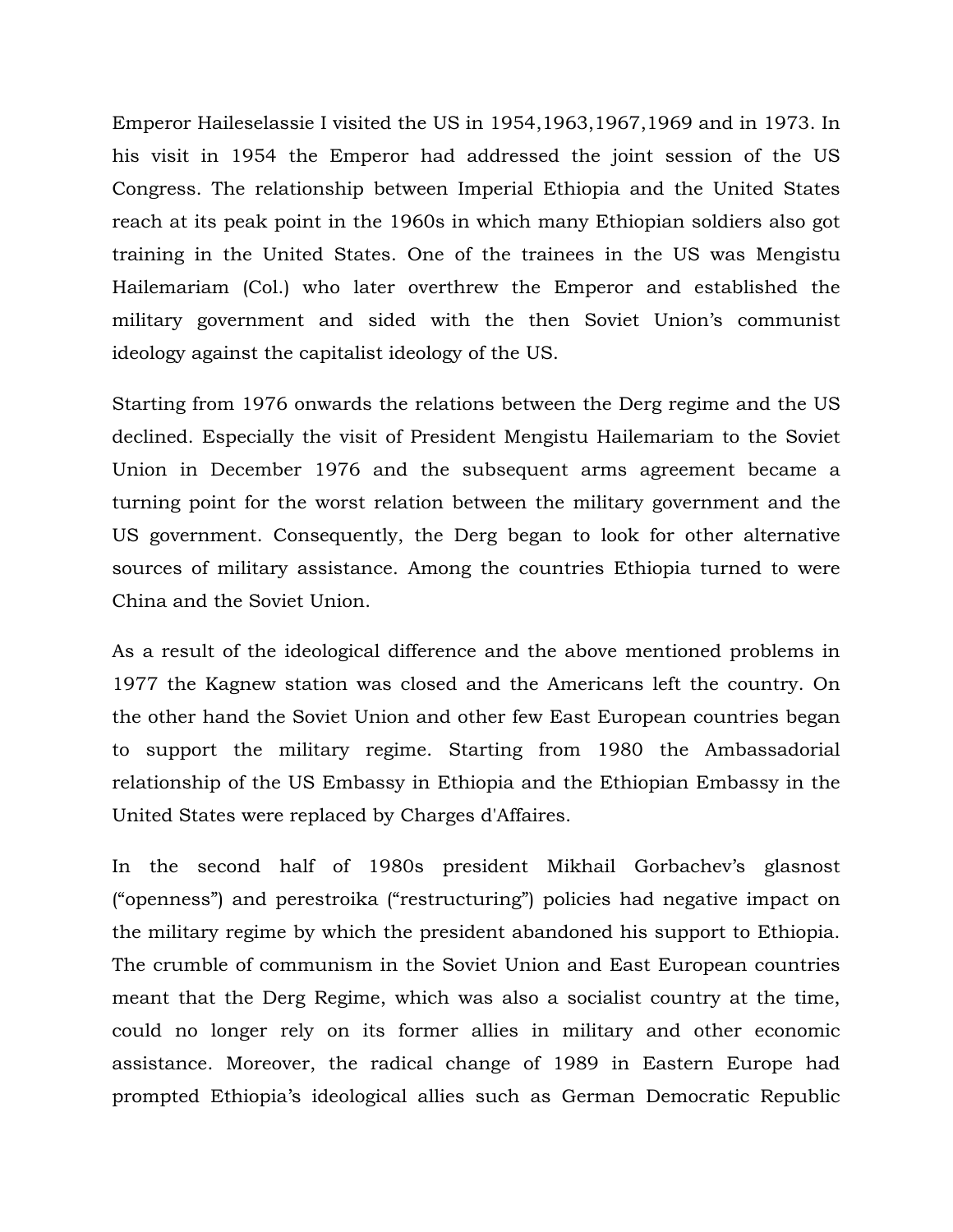(East Germany), Czechoslovakia, and Romania to withdraw all military agreements with the Ethiopian government.

As a result, the Derg Regime of Ethiopia was seeking alternative sources of military assistance from nations such as the Democratic People's Republic of Korea (North Korea) and Israel. Parallel to this global change the rebellion against the regime became stronger than ever before which led to the overthrow of the military government in 1991.

After the downfall of the military regime in May 1991, the diplomatic relations between Ethiopia and the US has been upgraded to the ambassadorial level as of 1992. With this development the assistance of the US to the Ethiopian government resumed. The present support of the United States to Ethiopia focuses on health issue (HIV/AIDS), humanitarian assistance, strengthening democratic institutions and good governance.

Both Ethiopia and the US have mutual understandings on security issues especially anti-terrorism in the Horn of Africa. The late Prime Minister Meles Zenawi visited the US in 1994 and 1995. However, except foreign ministers and senators there is no any visit to Ethiopia by presidents of America while they were in office. Many American presidents visited Ethiopia after they finish their terms as president. For instance former president Jimmy Carter, Bill Clinton and George Bush(Jr.) visited Ethiopia after finishing their term in office.

According to the government of the United States, "Ethiopia is an important regional security partner of the United States" It is also stated that "Ethiopia has good relations with the United States and the West, especially in responding to regional instability and supporting counterterrorism efforts". Because of security interests of both countries, the US has been supporting Ethiopia in stabilizing the region.

The foreign policy of Ethiopia focuses on national security i.e. survival. The government believes that other national issues may be raised only if national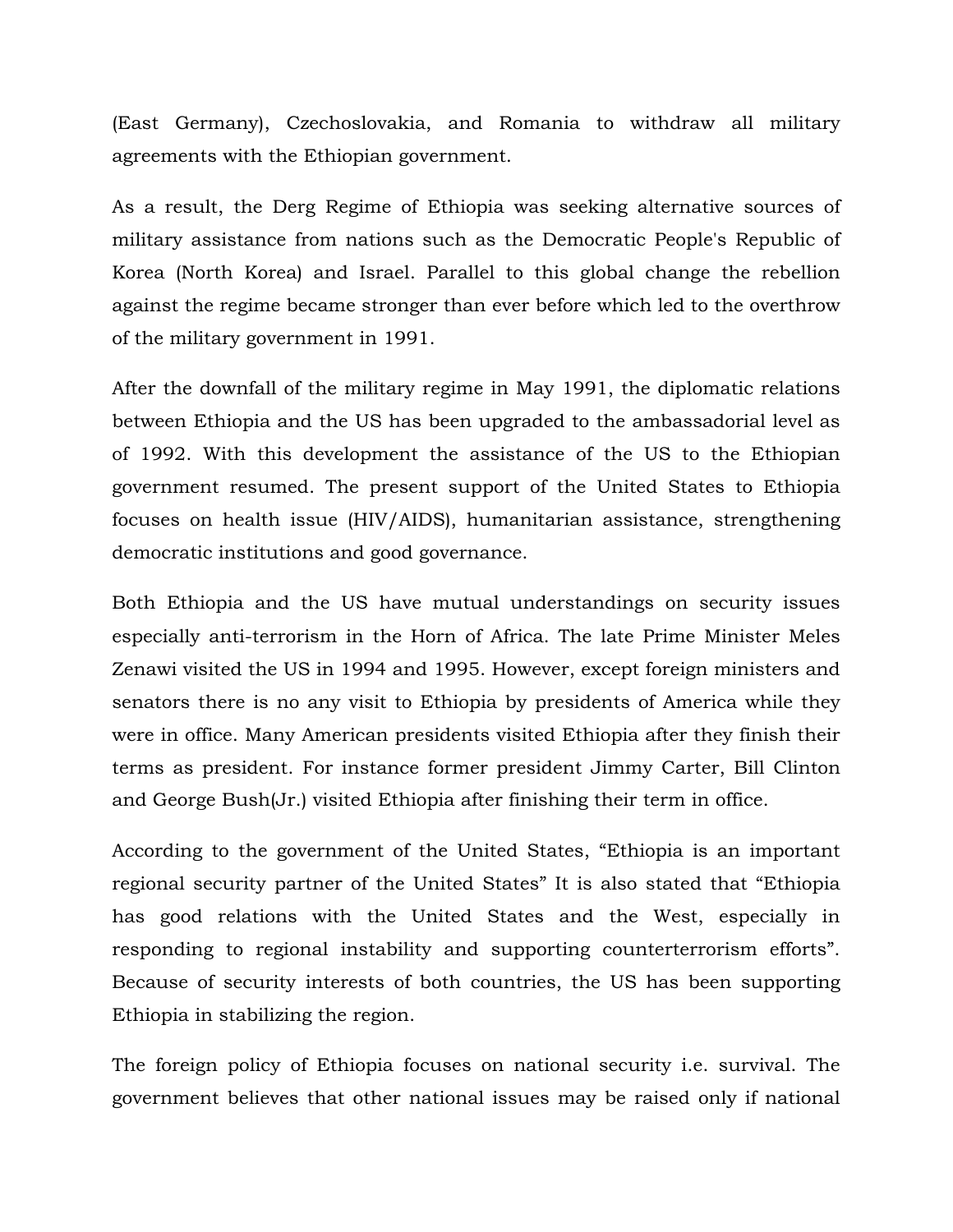existence is ensured. According to the foreign policy of Ethiopia toward the United States, "the US plays a decisive role in the world in matters relating to peace and stability…securing the political and diplomatic support of the US has a great bearing for the success of our efforts to achieve peace and security." The policy also underlines the importance of economic relations with the US, especially trade, investment and other assistances. The policy document also considers the presence of many Ethiopians and Ethiopian origin who live in the US and to use them for strengthening the bilateral relations between the two countries as well as to utilize their potential for the economic development of the country. According to a study conducted in 2003, an estimated one million Ethiopian-Americans are living in the United States.

The September 11, 2001 attack of Al-Qaeda against the US is a turning point in the foreign policy of George W. Bush's Administration. After this event Africa was taken as one of strategically important areas in fighting international terrorism. As many countries in the world, many African countries had also shown support to the so called Global War on Terrorism. This support and sympathy of African leaders contributed to the better partnership between the US and Africa.

After the international community ignored the issue of Somalia, the country became a breeding ground to international terrorism as well as piracy activities. In due course Al-Shabaab, an Islamic militant group emerged in the war-torn Horn of Africa nation. The militant group declared its alliance with Al Qaeda. Before the emergence of Al-Shabaab, the likes of Al-Itihaad al-Islamiya ("the Islamic Union"), which is the predecessor of the Islamic Courts Union, was established in the 1980s and sought the creation of an expansive "Islamic Republic of Greater Somalia". The 1998 Al-Qaeda attack on US embassies in Nairobi (Kenya) and Dar es Salaam (Tanzania) simultaneously were critical signals that made the US government revisit its policy towards Africa. It was believed that those terrorists, who attacked the embassies, have taken refuge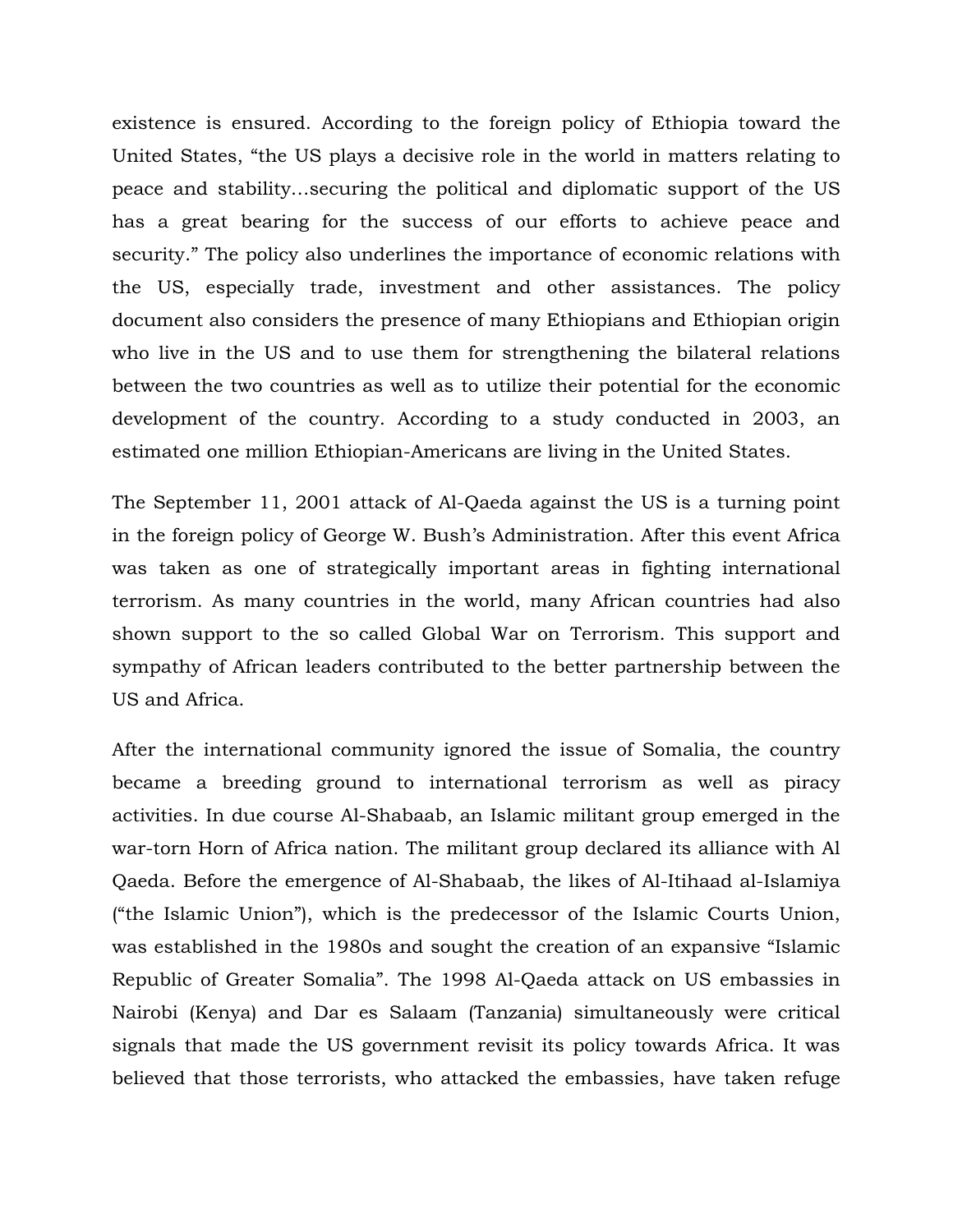in Somalia. Considering this fact the US government turned its face towards the Horn of Africa for security and safety.

Thus the US showed interest to work with Ethiopia which has a similar policy to fight terrorists. For instance, on June 26, 1995 there was an assassination attempt in Ethiopia against former Egyptian president Hosni Mubarak while he came to Addis to attend the Summit of the Organization of African Unity. Even if there were shootings against him by terrorists he was saved by the security troops of Ethiopia. The policy of Ethiopia in fighting terrorism is in line with the foreign policy of the US. In 2002 the late Prime Minister Meles and President Bush discussed about international terrorism and reached a common understanding on countering terrorism.

The other foreign policy convergence is electrification of African countries. The foreign policy of Ethiopia underlines the generation of hydroelectric power and selling to many African countries. Egypt, the Sudan, Djibouti, Kenya and Eritrea are mentioned in the policy document as beneficiary of electrification policy. In this vein, recently, the Obama Administration disclosed its policy of supporting electrification projects in Africa. At this juncture we noticed that there is foreign policy convergence between Ethiopia and the US.

Electrification project of Ethiopia will generate both money and peace to the country and the region at large. In implementing the foreign policy, Ethiopia has already started exporting electricity to the Sudan and Djibouti. In the near future, Ethiopia will also export to Kenya. The relationship between electrification project and peace in Africa is well discussed in my previous article on The Reporter newspaper under the title "Democratic peace theory visa-vis 'energy peace theory' ".

Based on this policy, the US has allocated large amount of money to support electrification projects in Africa. This project will minimize the use of fuel energy which has a negative impact on the environment. Similar with the US,